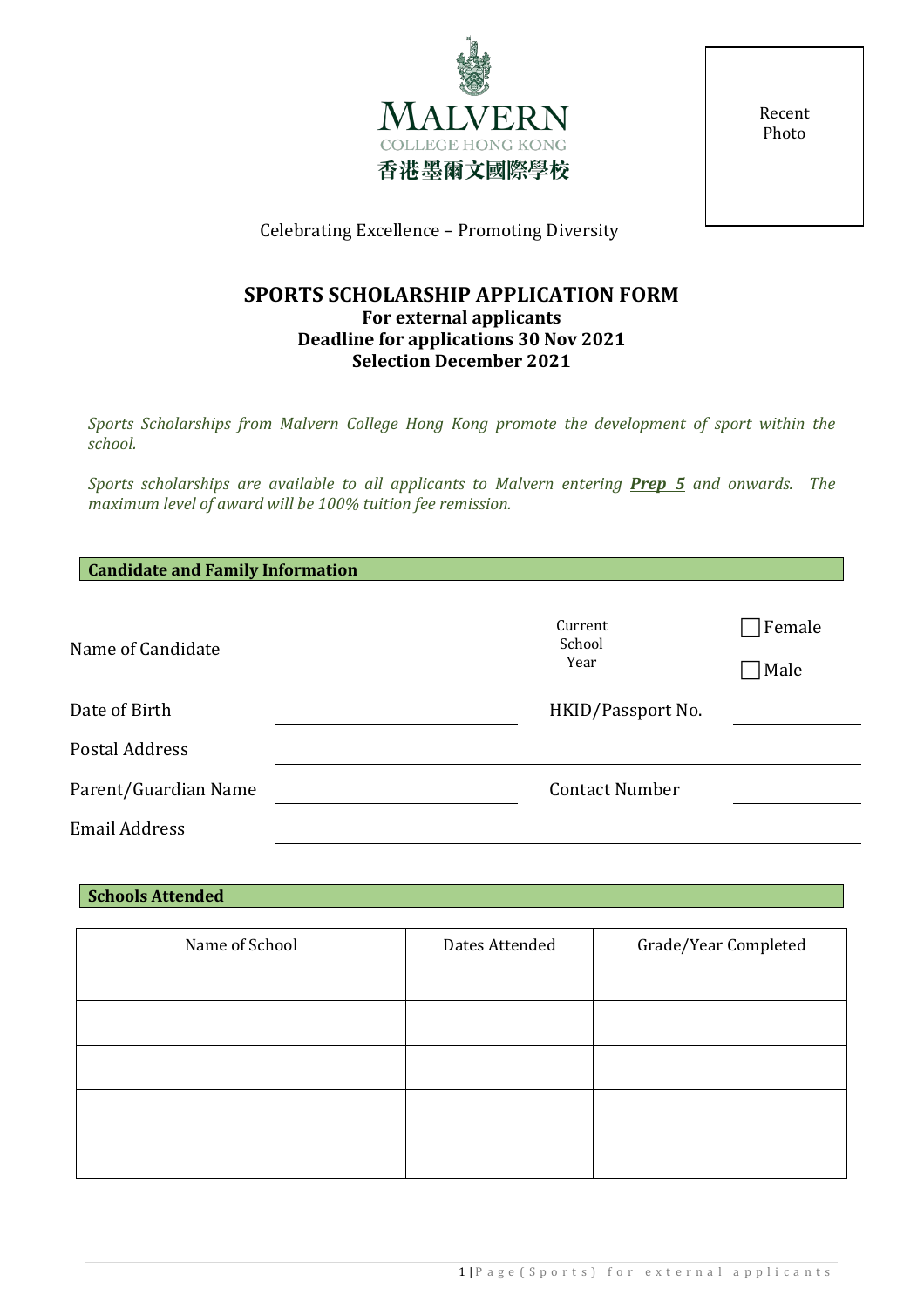| Co-curriculum<br>Provide details of your co-curricular involvement and achievements.<br>Why do you think you are deserving of this scholarship? How can you contribute to the Malvern<br>sporting tradition? (Continue on a separate sheet if necessary) | It is expected that the following sections will be completed by the scholarship applicant. |
|----------------------------------------------------------------------------------------------------------------------------------------------------------------------------------------------------------------------------------------------------------|--------------------------------------------------------------------------------------------|
|                                                                                                                                                                                                                                                          | <b>Record of Sporting Involvement and Achievements</b>                                     |
|                                                                                                                                                                                                                                                          |                                                                                            |
|                                                                                                                                                                                                                                                          |                                                                                            |
|                                                                                                                                                                                                                                                          |                                                                                            |
|                                                                                                                                                                                                                                                          |                                                                                            |
|                                                                                                                                                                                                                                                          |                                                                                            |
|                                                                                                                                                                                                                                                          |                                                                                            |
|                                                                                                                                                                                                                                                          |                                                                                            |
|                                                                                                                                                                                                                                                          |                                                                                            |
|                                                                                                                                                                                                                                                          |                                                                                            |
|                                                                                                                                                                                                                                                          |                                                                                            |
|                                                                                                                                                                                                                                                          |                                                                                            |
|                                                                                                                                                                                                                                                          |                                                                                            |
|                                                                                                                                                                                                                                                          |                                                                                            |
|                                                                                                                                                                                                                                                          |                                                                                            |
|                                                                                                                                                                                                                                                          |                                                                                            |
|                                                                                                                                                                                                                                                          |                                                                                            |
|                                                                                                                                                                                                                                                          |                                                                                            |
|                                                                                                                                                                                                                                                          |                                                                                            |
|                                                                                                                                                                                                                                                          |                                                                                            |
|                                                                                                                                                                                                                                                          |                                                                                            |
|                                                                                                                                                                                                                                                          |                                                                                            |
|                                                                                                                                                                                                                                                          |                                                                                            |
|                                                                                                                                                                                                                                                          |                                                                                            |
|                                                                                                                                                                                                                                                          |                                                                                            |
|                                                                                                                                                                                                                                                          |                                                                                            |
|                                                                                                                                                                                                                                                          |                                                                                            |
|                                                                                                                                                                                                                                                          |                                                                                            |
|                                                                                                                                                                                                                                                          |                                                                                            |
|                                                                                                                                                                                                                                                          |                                                                                            |
|                                                                                                                                                                                                                                                          |                                                                                            |
|                                                                                                                                                                                                                                                          |                                                                                            |
|                                                                                                                                                                                                                                                          |                                                                                            |
|                                                                                                                                                                                                                                                          |                                                                                            |
|                                                                                                                                                                                                                                                          |                                                                                            |
|                                                                                                                                                                                                                                                          |                                                                                            |
|                                                                                                                                                                                                                                                          |                                                                                            |
|                                                                                                                                                                                                                                                          |                                                                                            |
|                                                                                                                                                                                                                                                          |                                                                                            |
|                                                                                                                                                                                                                                                          |                                                                                            |
|                                                                                                                                                                                                                                                          |                                                                                            |
|                                                                                                                                                                                                                                                          |                                                                                            |
|                                                                                                                                                                                                                                                          |                                                                                            |
|                                                                                                                                                                                                                                                          |                                                                                            |
|                                                                                                                                                                                                                                                          |                                                                                            |
|                                                                                                                                                                                                                                                          |                                                                                            |
|                                                                                                                                                                                                                                                          |                                                                                            |
|                                                                                                                                                                                                                                                          |                                                                                            |
|                                                                                                                                                                                                                                                          |                                                                                            |
|                                                                                                                                                                                                                                                          |                                                                                            |
|                                                                                                                                                                                                                                                          |                                                                                            |
|                                                                                                                                                                                                                                                          |                                                                                            |
|                                                                                                                                                                                                                                                          |                                                                                            |
|                                                                                                                                                                                                                                                          |                                                                                            |
|                                                                                                                                                                                                                                                          |                                                                                            |
|                                                                                                                                                                                                                                                          |                                                                                            |
|                                                                                                                                                                                                                                                          |                                                                                            |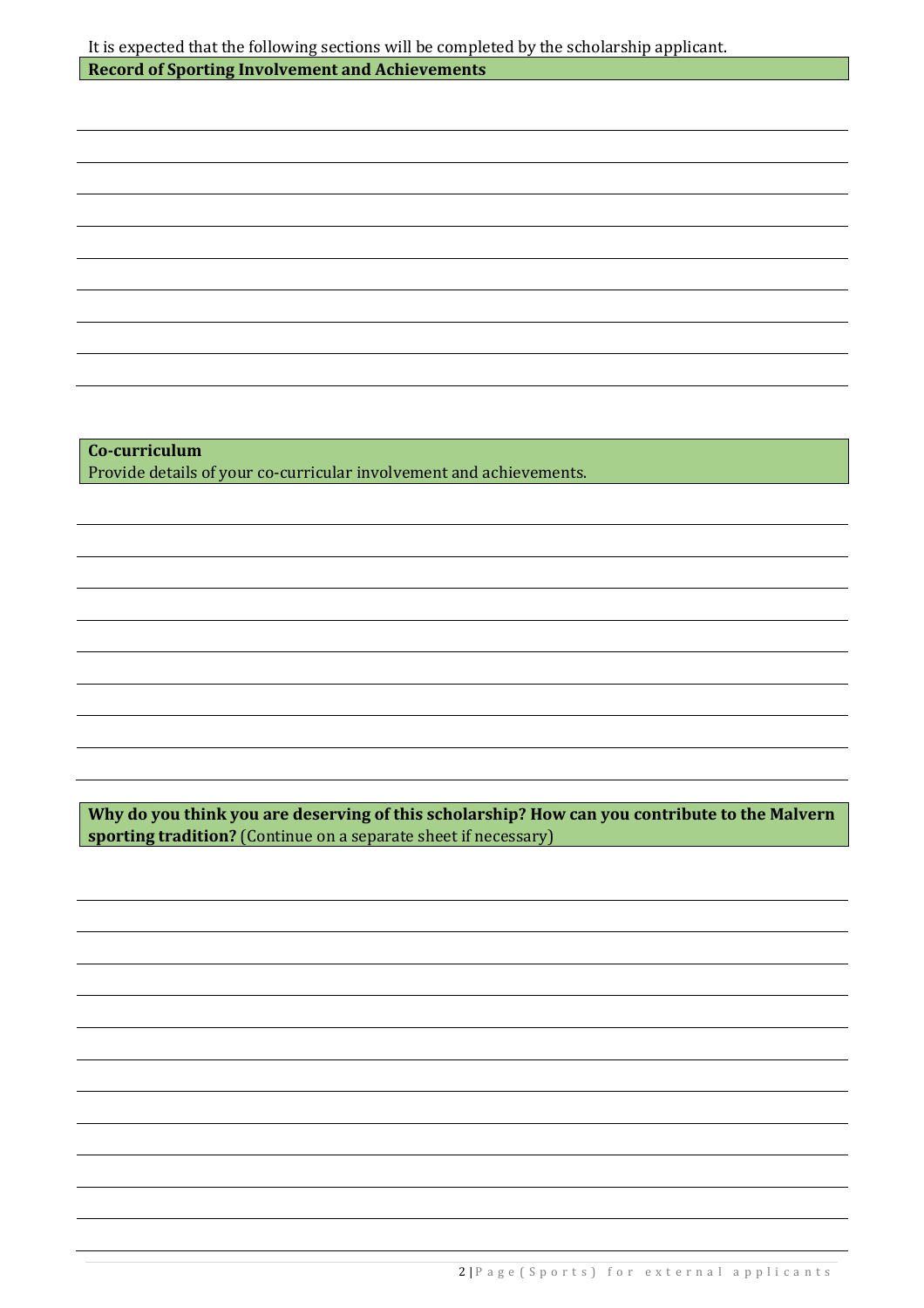- Quality of the Application
- One Mentor Recommendation
- School Reports
- Video Evidence of Performances
- Interview (short-listed candidates only)

#### **Annual Review**

There will be an annual review of the scholarship awarded. On the basis of satisfactory progress being made and a strong contribution to MCHK, scholarships generally continue until the next appropriate educational stage (i.e. end of PYP or MYP programmes)

#### **Timeline**

Application Deadline: 30th November 2021<br>Interviews (short-listed candidates only): 1st-7th December 2021 Interviews (short-listed candidates only): 1<sup>st</sup> -7<sup>th</sup> December 2021<br>Scholarships Announcement Date: Mid December 2021 Scholarships Announcement Date:

## **How to Apply for a Sports Scholarship**

Applicants are required to submit the following information:

#### **1. Application Form**

The application form must be completed in full.

## **2. One Passport-sized Photo on the application form**

#### **3. School Reports**

A copy of your past two years of school reports.

## **4. Video evidence of recent performances in two different sports**

- One video clip per sport/activity (upload to [google drive](https://forms.gle/oG1Bt3UevBWAdT9K9) [https://forms.gle/oG1Bt3UevBWAdT9K9])
- Maximum 10 minutes in duration per clip
- Demonstrated evidence of the pupil's ability (game, tournament, competition, performance, event)
- The pupil should be the focus of the video evidence and the evidence should where possible demonstrate their range of abilities and qualities

## **5. Mentor Recommendation Form**

Ask your Mentor (Mentor Recommendation Form 5.2) to complete their relevant form and send by mail to the following address or send the scanned copy to [scholarship@malverncollege.org.hk](mailto:scholarship@malverncollege.org.hk) by application deadline:

> The Headmaster Malvern College Hong Kong 3 Fo Chun Road, Pak Shek Kok, New Territories, Hong Kong